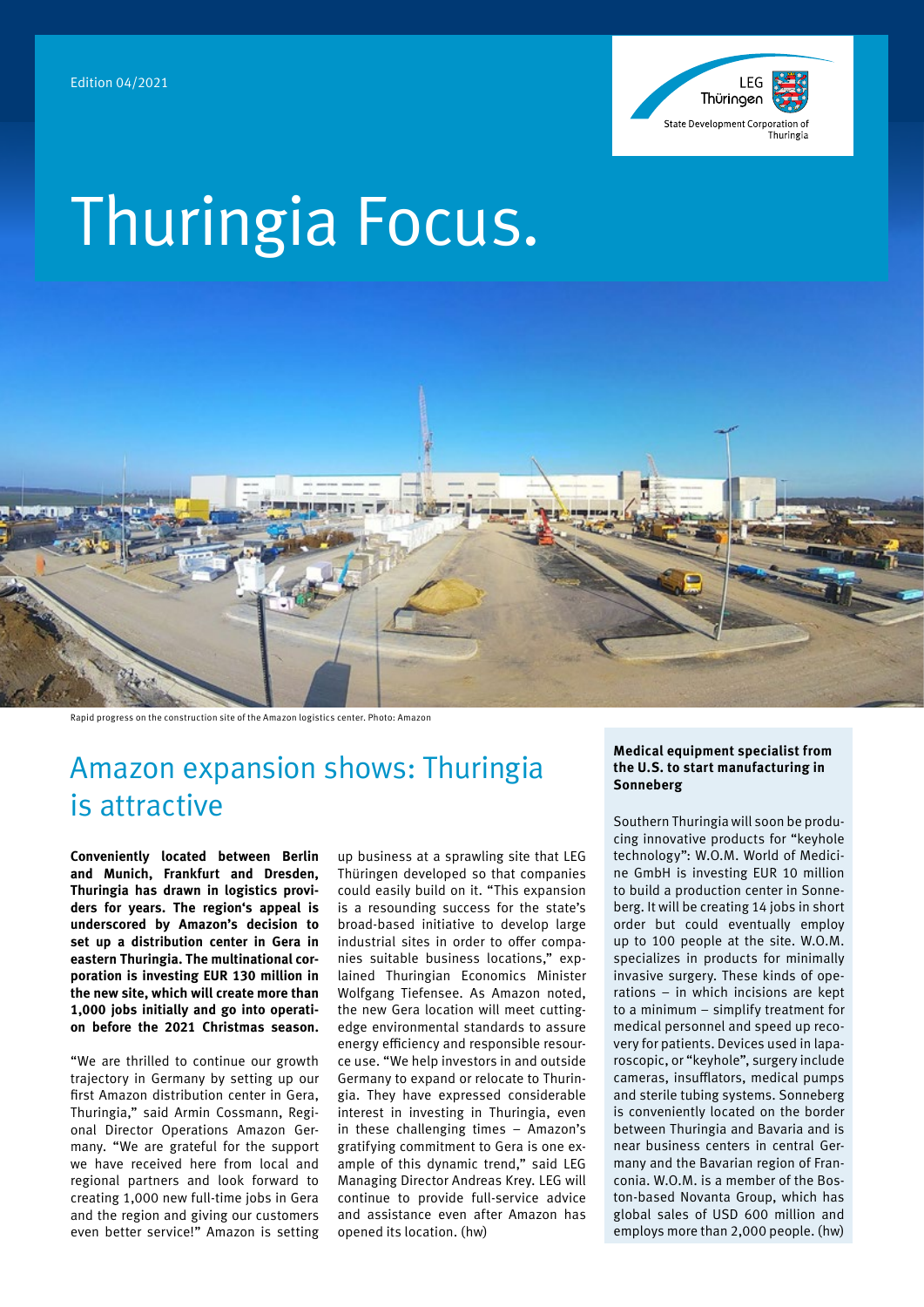#### *News*

#### **CATL also investing in Erfurt**

The building structure is taking shape at the large construction site belonging to Contemporary Amperex Technology Thuringia (CATT) in the Erfurter Kreuz industrial park. The Chinese battery manufacturer plans to invest EUR 1.8 billion and employ around 2,000 people at the 24-ha site. The company has irons in the fire elsewhere in Thuringia, too. CATT recently rented a bankrupt online retailer's warehouse that has stood vacant since 2019. Located in the Erfurt Freight Hub (GVZ Erfurt), the 3-ha facility will become the central European warehouse for the battery factory at Erfurter Kreuz. The project is expected to create several hundred jobs. Using an existing warehouse, which was originally constructed for EUR 45 million, will be faster than building a new facility from scratch. The batteries manufactured in Erfurter Kreuz will be shipped from the warehouse to automobile factories all over Europe. (maa)



Building progress of CATL's battery factory at the industrial site "Erfurter Kreuz". Photo: CATL

#### **THW logistics center being built in Altenburger Land**

Technisches Hilfswerk (THW), a governmental civil protection organization, will be building four new logistics centers throughout Germany. The German parliament has appropriated EUR 40 million for this purpose. They will be going up in Lower Saxony, Baden-Württemberg – and Thuringia, in the county of Altenburger Land. Total investment in the eastern Thuringian site will reach around EUR 10 million. The site was chosen for its accessible location in central Germany and excellent transportation links to Leipzig, Chemnitz, Zwickau, Jena and Gera. The proverbial cherry on the logistics sundae: Altenburg-Nobitz Airport. The logistics centers should start operation by 2023 at the latest. (maa)

### Jena still boosting Schott's success

**Schott AG, a major multinational based in eastern Thuringia, has redoubled its commitment to Jena: It is investing another eight-digit sum here. The technology company, which markets innovative glass and glass ceramic products and solutions, recently announced that business is booming in the city on the Saale.**

The corporation grew sales 2.2 percent in 2020 despite the challenges posed by the pandemic. Its operating profit rose year-on-year to EUR 288 million, while its net profit of EUR 199 million came in just under the previous year's level.

Business was good in large part due to the success of the cell phone cover glass that Schott produces in Jena. The tough touchscreen glass was a big seller and helped to write another chapter in the company's success story. Schott also notched up big wins producing vials for active pharmaceutical ingredients: Its customers include COVID-19 vaccine manufacturers, who have already received 80 million vials. Schott's senior management team intends to continue its company's successful trajectory in Jena with extensive investments in the future. (hw)



Special glass manufacturing with the microfloat unit at SCHOTT in Jena. Photo: SCHOTT

### Weidmüller opts for western Thuringia

**Electronics specialist Weidmüller has made a major play near Eisenach: The company is building a distribution center here on a 72,000 m² site. The eight-digit investment is the largest single investment in the firm's history.** 

The geographic center of Germany lies in western Thuringia, which – together with the outstanding infrastructure was and remains a powerful argument for many companies' site selection decisions. Weidmüller's chosen location

is only ten kilometers from Weidmüller's Thuringian production facility and boasts excellent access to the A4 highway and the Frankfurt and Leipzig cargo airports. Weidmüller operates other factories in Germany, Romania and the Czech Republic and intends for all the products made at these sites to be handled at the new central warehouse. The company decided to make the investment in order to keep up with fastmoving markets and optimize its supply chains. (hw)



Visualization of the logistics center in the industrial area "Kindel" in Hörselberg-Hainich. Photo: Weidmüller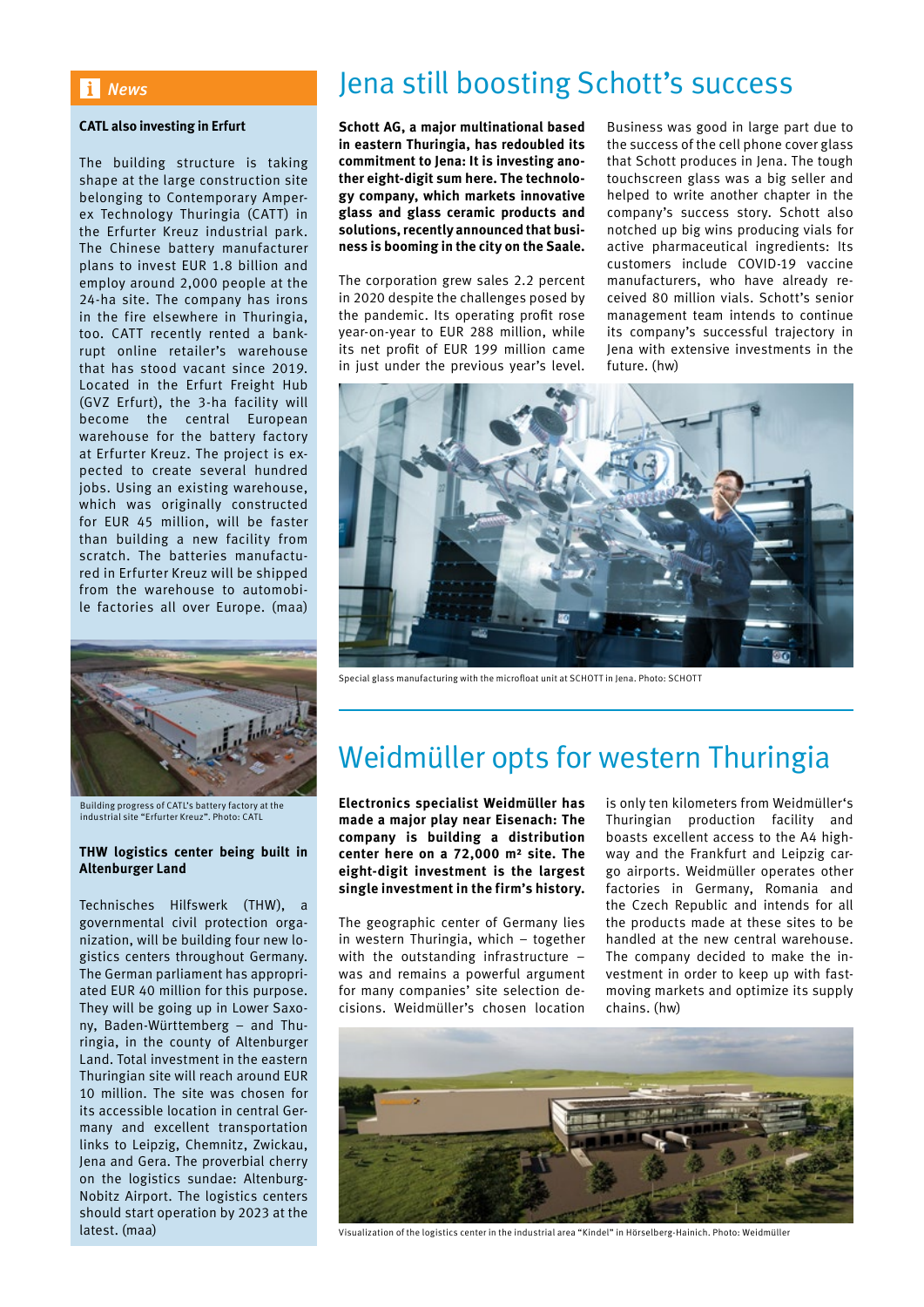### Strong demand for effective drugs for COVID-19 patients

**Effective medications for treating CO-VID-19 patients are almost as important as the coronavirus vaccine itself. Thuringian researchers and entrepreneurs have joined together in various research initiatives to develop these much-needed drugs.** 

Four start-ups recently joined forces as "BEAT-COV" to collectively develop suitable medicines for treating COVID-19 patients. One of the four young companies is Jena-based InflaRx N.V. This biopharmaceutical firm, which was established in 2007 and also maintains sites in Munich and Ann Arbor, Michigan, has developed a proprietary monoclonal antibody technology for effectively treating life-threatening inflammatory diseases that may develop in the course of a COVID-19 infection. This medicine is in a highly advanced and promising phase of clinical development, as are the drugs developed by AiCuris, Atriva and Immunic, the three other BEAT-COV co-founders. One part of the InfectControl network also focuses on the development of a therapeutic concept for treating patients infected with SARS-CoV-2. The current project has received EUR 4.5 million in funding from the Federal

Ministry of Education and Research. Involved in this project are the Leibniz Institute for Natural Product Research and Infection Biology (Hans Knöll Institute) in Jena (project coordination), the Friedrich Schiller University in Jena and other research institutions throughout Germany. (gro)



Thuringian scientists research for effective drugs to treat corona patients. Photo: AdobeStock

# Frosty technology keeps vaccines fresh

**Temperatures matter when transporting delicate vaccines such as the one against SARS-CoV-2. That has turbocharged demand for the thermal containers that Va-Q-tec makes in Thuringia.**

Due to the good business development, the company from Würzburg is now investing EUR 10 million at its Thuringian site in Kölleda, among other things in the construction of two additional buildings with a total of 4,000 square meters. The workforce of 150 employees is also to grow by 10 percent. To ensure that the

Corona vaccines arrive at the respective site in good condition, a seamless cold chain is essential. The thermo containers from va-Q-tec – produced in Thuringia – ensure any desired transport temperature between -80 °C and +25 °C thanks to the very thin insulation with vacuum insulation panels and high-tech temperature accumulators; for example, the sensitive transport of vaccine doses from Biontech and Pfizer requires temperatures as low as -80 °C – no problem for the containers from Kölleda. (gro)



The thermal containers from va-Q-tec from Kölleda/Thuringia. Photo: va-Q-tec AG

### *Technology news*

#### **Jena is a key start-up hub for eastern Germany**

Jena is one of the most important startup hubs in eastern Germany, according to a recent study by Passion4Business GmbH. It numbers Spaceoptix, Polytives and rooom AG – all Jena-based companies – among the top 15 startups of 2020 in Germany. These honors, along with top placements in previous years, makes the City of Lights one of the most important start-up hubs in eastern Germany, right after Berlin and its environs. Companies in Jena owe their high rankings to their ideas and expertise, but also to the city's excellent start-up infrastructure: good universities, numerous research institutions, multiple start-up incubators, a broad network of experts as well as Jena's towering reputation as an optics and photonics center.

#### **Rapid test developed for antibiotics**

Researchers at the Leibniz Institute of Photonic Technology (IPHT) and the Jena University Hospital have developed a highly promising rapid antibiotic test for identifying multi-resistant pathogens. The test can determine which bacteria caused an infection and which antibiotics can treat them best – all within just a few hours. The test, which relies on a laser-based diagnostic process, also shows which antibiotics the identified pathogens are already resistant to. The treatment can thus be highly focused without wasting precious time.

#### **Mars mission: Thuringian high tech has landed**

After traveling 146.3 million miles, the NASA Perseverance rover entered Mars's atmosphere and successfully touched down in February 2021. The vehicle will be exploring the red planet with some help from advanced Thuringian technology: Jenoptik AG contributed three cutting-edge lenses that took the first pictures of Mars after the landing. Jena-Optronik GmbH, for its part, provided high-precision sensors that will help to bring the first samples of Martian soil back to Earth.